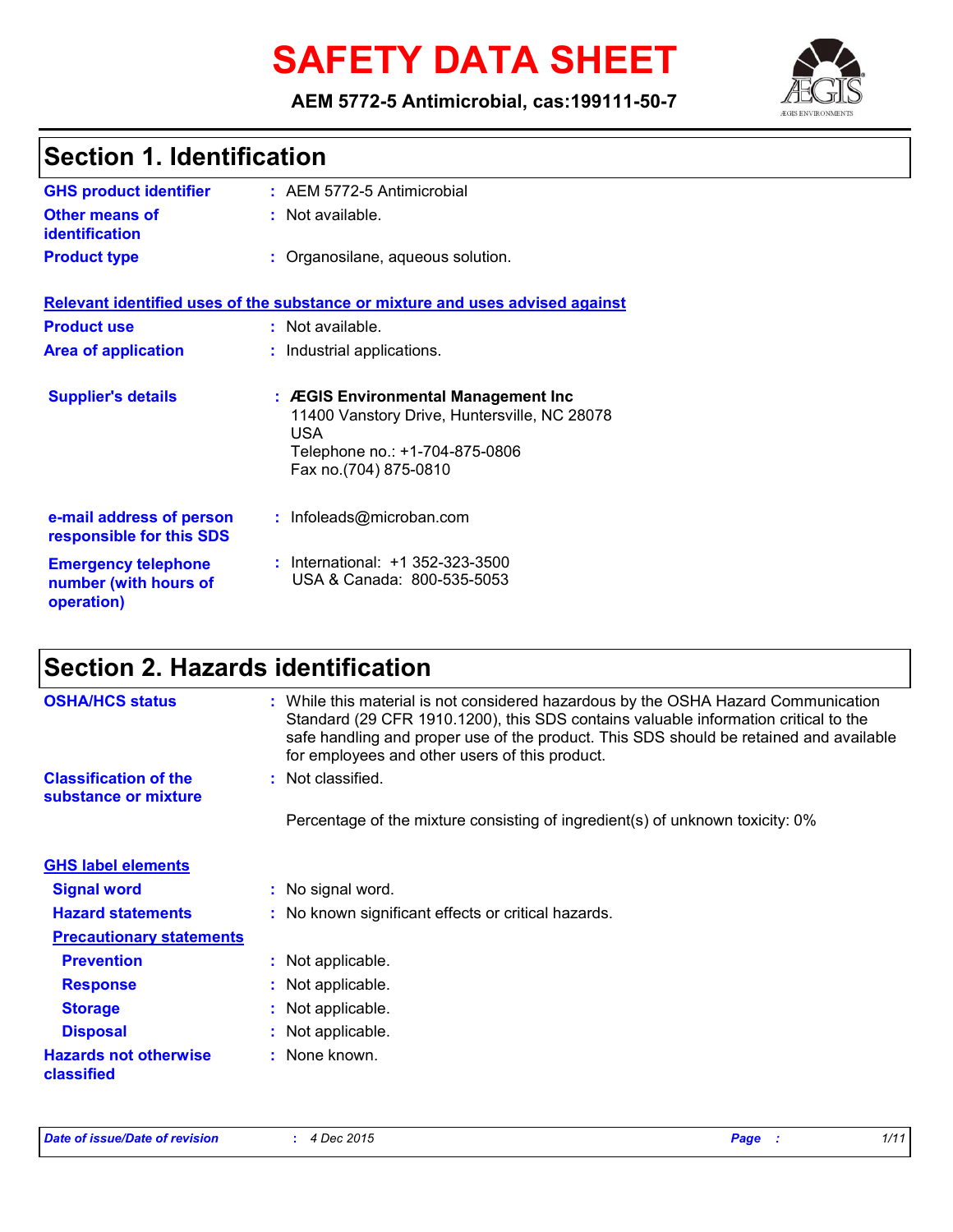### **Section 3. Composition/information on ingredients**

#### **Other means of identification Substance/mixture**

**:** Mixture

**:** Not available.

#### **CAS number/other identifiers**

- **CAS number :** Not applicable.
- **Product code :** Not available.

| <b>Ingredient name</b>                                                        | <b>Other names</b> | $\frac{9}{6}$ | <b>CAS number</b> |
|-------------------------------------------------------------------------------|--------------------|---------------|-------------------|
| 1-Octadecanaminium, N, N-dimethyl-N-[3-<br>(trihydroxysilyl)propyl]- chloride | Not available.     |               | 199111-50-7       |

Any concentration shown as a range is to protect confidentiality or is due to batch variation.

**There are no additional ingredients present which, within the current knowledge of the supplier and in the concentrations applicable, are classified as hazardous to health and hence require reporting in this section.**

### **Section 4. First aid measures**

|                     | <b>Description of necessary first aid measures</b>                                                                                                                                                                                                                                                                                                     |
|---------------------|--------------------------------------------------------------------------------------------------------------------------------------------------------------------------------------------------------------------------------------------------------------------------------------------------------------------------------------------------------|
| <b>Eye contact</b>  | : Immediately flush eyes with plenty of water, occasionally lifting the upper and lower<br>eyelids. Check for and remove any contact lenses. Get medical attention if irritation<br>occurs.                                                                                                                                                            |
| <b>Inhalation</b>   | : Remove victim to fresh air and keep at rest in a position comfortable for breathing. Get<br>medical attention if symptoms occur. In case of inhalation of decomposition products in<br>a fire, symptoms may be delayed. The exposed person may need to be kept under<br>medical surveillance for 48 hours.                                           |
| <b>Skin contact</b> | : Flush contaminated skin with plenty of water. Remove contaminated clothing and shoes.<br>Get medical attention if symptoms occur.                                                                                                                                                                                                                    |
| <b>Ingestion</b>    | : Wash out mouth with water. Remove victim to fresh air and keep at rest in a position<br>comfortable for breathing. If material has been swallowed and the exposed person is<br>conscious, give small quantities of water to drink. Do not induce vomiting unless<br>directed to do so by medical personnel. Get medical attention if symptoms occur. |

|                                       | <b>Most important symptoms/effects, acute and delayed</b> |
|---------------------------------------|-----------------------------------------------------------|
| <b>Potential acute health effects</b> |                                                           |
| <b>Eye contact</b>                    | : No known significant effects or critical hazards.       |
| <b>Inhalation</b>                     | : No known significant effects or critical hazards.       |
| <b>Skin contact</b>                   | : No known significant effects or critical hazards.       |
| <b>Ingestion</b>                      | : No known significant effects or critical hazards.       |
| <b>Over-exposure signs/symptoms</b>   |                                                           |
| <b>Eye contact</b>                    | : No specific data.                                       |
| <b>Inhalation</b>                     | : No specific data.                                       |
| <b>Skin contact</b>                   | : No specific data.                                       |
| <b>Ingestion</b>                      | : No specific data.                                       |

#### **Indication of immediate medical attention and special treatment needed, if necessary**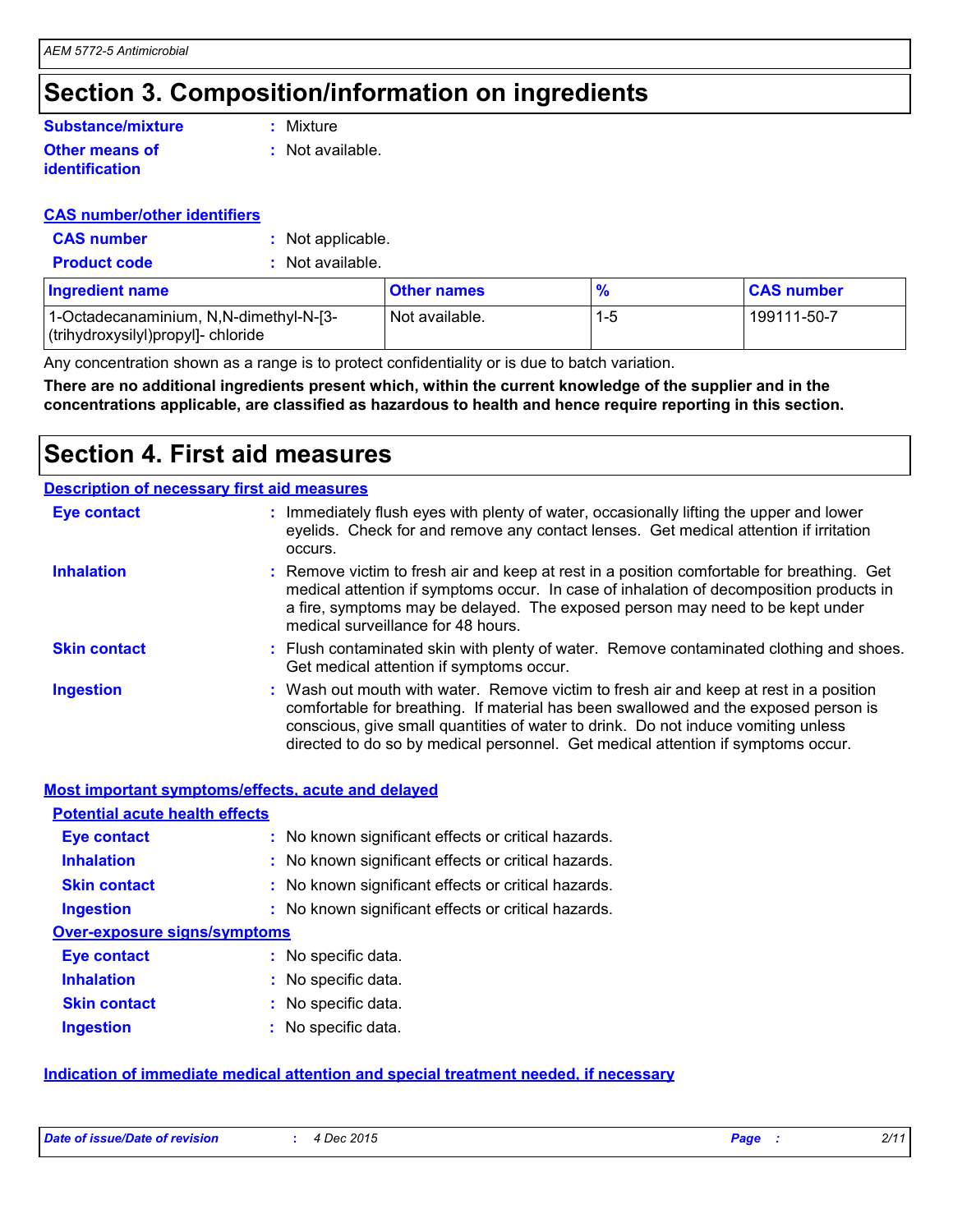### **Section 4. First aid measures**

| <b>Notes to physician</b>         | : In case of inhalation of decomposition products in a fire, symptoms may be delayed.<br>The exposed person may need to be kept under medical surveillance for 48 hours. |
|-----------------------------------|--------------------------------------------------------------------------------------------------------------------------------------------------------------------------|
| <b>Specific treatments</b>        | : No specific treatment.                                                                                                                                                 |
| <b>Protection of first-aiders</b> | : No action shall be taken involving any personal risk or without suitable training.                                                                                     |

**See toxicological information (Section 11)**

### **Section 5. Fire-fighting measures**

| <b>Extinguishing media</b>                               |                                                                                                                                                                                                     |
|----------------------------------------------------------|-----------------------------------------------------------------------------------------------------------------------------------------------------------------------------------------------------|
| <b>Suitable extinguishing</b><br>media                   | : Use an extinguishing agent suitable for the surrounding fire.                                                                                                                                     |
| <b>Unsuitable extinguishing</b><br>media                 | : None known.                                                                                                                                                                                       |
| <b>Specific hazards arising</b><br>from the chemical     | : In a fire or if heated, a pressure increase will occur and the container may burst.                                                                                                               |
| <b>Hazardous thermal</b><br>decomposition products       | Decomposition products may include the following materials:<br>carbon dioxide<br>carbon monoxide<br>nitrogen oxides<br>halogenated compounds<br>metal oxide/oxides<br>silicon dioxide               |
| <b>Special protective actions</b><br>for fire-fighters   | : Promptly isolate the scene by removing all persons from the vicinity of the incident if<br>there is a fire. No action shall be taken involving any personal risk or without suitable<br>training. |
| <b>Special protective</b><br>equipment for fire-fighters | : Fire-fighters should wear appropriate protective equipment and self-contained breathing<br>apparatus (SCBA) with a full face-piece operated in positive pressure mode.                            |

### **Section 6. Accidental release measures**

|                                  | <b>Personal precautions, protective equipment and emergency procedures</b>                                                                                                                                                                                                                                                                                                                                                                                                                                                  |
|----------------------------------|-----------------------------------------------------------------------------------------------------------------------------------------------------------------------------------------------------------------------------------------------------------------------------------------------------------------------------------------------------------------------------------------------------------------------------------------------------------------------------------------------------------------------------|
| For non-emergency<br>personnel   | : No action shall be taken involving any personal risk or without suitable training.<br>Evacuate surrounding areas. Keep unnecessary and unprotected personnel from<br>entering. Do not touch or walk through spilled material. Put on appropriate personal<br>protective equipment.                                                                                                                                                                                                                                        |
| For emergency responders         | : If specialised clothing is required to deal with the spillage, take note of any information in<br>Section 8 on suitable and unsuitable materials. See also the information in "For non-<br>emergency personnel".                                                                                                                                                                                                                                                                                                          |
| <b>Environmental precautions</b> | : Avoid dispersal of spilled material and runoff and contact with soil, waterways, drains<br>and sewers. Inform the relevant authorities if the product has caused environmental<br>pollution (sewers, waterways, soil or air).<br>De-activation may be required during clean up if a spill occurs. De-activation of AEM<br>5772-5 Antimicrobial can be achieved by the addition of an anionic surfactant or<br>detergent (such as soap, sulfones, or sulfates) in quantity equivalent to that of the active<br>ingredient. |

#### **Methods and materials for containment and cleaning up**

| Date of issue/Date of revision | 4 Dec 2015 | Page | 3/11 |
|--------------------------------|------------|------|------|
|                                |            |      |      |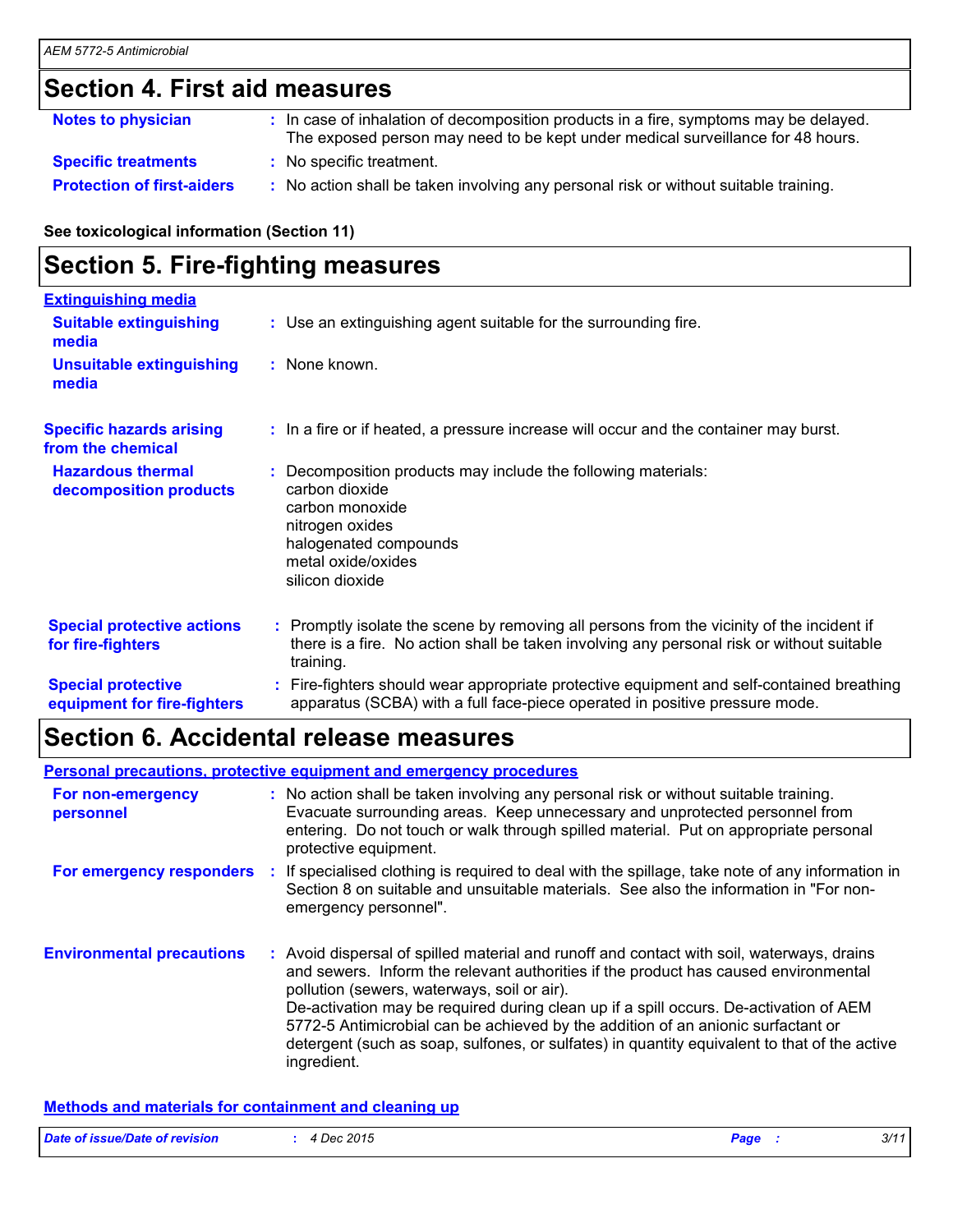### **Section 6. Accidental release measures**

| <b>Small spill</b> | : Stop leak if without risk. Move containers from spill area. Dilute with water and mop up<br>if water-soluble. Alternatively, or if water-insoluble, absorb with an inert dry material and<br>place in an appropriate waste disposal container. Dispose of via a licensed waste<br>disposal contractor.                                                                                                                                                                                                                                                                                   |
|--------------------|--------------------------------------------------------------------------------------------------------------------------------------------------------------------------------------------------------------------------------------------------------------------------------------------------------------------------------------------------------------------------------------------------------------------------------------------------------------------------------------------------------------------------------------------------------------------------------------------|
| <b>Large spill</b> | : Stop leak if without risk. Move containers from spill area. Prevent entry into sewers,<br>water courses, basements or confined areas. Wash spillages into an effluent treatment<br>plant or proceed as follows. Contain and collect spillage with non-combustible,<br>absorbent material e.g. sand, earth, vermiculite or diatomaceous earth and place in<br>container for disposal according to local regulations (see Section 13). Dispose of via a<br>licensed waste disposal contractor. Note: see Section 1 for emergency contact<br>information and Section 13 for waste disposal. |

### **Section 7. Handling and storage**

#### **Precautions for safe handling**

| <b>Protective measures</b><br><b>Advice on general</b><br>occupational hygiene | : Put on appropriate personal protective equipment (see Section 8).<br>Eating, drinking and smoking should be prohibited in areas where this material is<br>handled, stored and processed. Workers should wash hands and face before eating,<br>drinking and smoking. Remove contaminated clothing and protective equipment before<br>entering eating areas. See also Section 8 for additional information on hygiene<br>measures.                                                                                                                                                    |
|--------------------------------------------------------------------------------|---------------------------------------------------------------------------------------------------------------------------------------------------------------------------------------------------------------------------------------------------------------------------------------------------------------------------------------------------------------------------------------------------------------------------------------------------------------------------------------------------------------------------------------------------------------------------------------|
| <b>Conditions for safe storage,</b><br>including any<br>incompatibilities      | Store between the following temperatures: 0 to 37.779°C (32 to 100°F). Store in<br>accordance with local regulations. Store in original container protected from direct<br>sunlight in a dry, cool and well-ventilated area, away from incompatible materials (see<br>Section 10) and food and drink. Keep container tightly closed and sealed until ready for<br>use. Containers that have been opened must be carefully resealed and kept upright to<br>prevent leakage. Do not store in unlabeled containers. Use appropriate containment to<br>avoid environmental contamination. |

### **Section 8. Exposure controls/personal protection**

| <b>Control parameters</b>                         |                                                                                                                                                                                                                                                                                                                                                                                                   |
|---------------------------------------------------|---------------------------------------------------------------------------------------------------------------------------------------------------------------------------------------------------------------------------------------------------------------------------------------------------------------------------------------------------------------------------------------------------|
| <b>Occupational exposure limits</b>               |                                                                                                                                                                                                                                                                                                                                                                                                   |
| None.                                             |                                                                                                                                                                                                                                                                                                                                                                                                   |
| <b>Appropriate engineering</b><br><b>controls</b> | : Good general ventilation should be sufficient to control worker exposure to airborne<br>contaminants.                                                                                                                                                                                                                                                                                           |
| <b>Environmental exposure</b><br><b>controls</b>  | : Emissions from ventilation or work process equipment should be checked to ensure they<br>comply with the requirements of environmental protection legislation. In some cases,<br>fume scrubbers, filters or engineering modifications to the process equipment will be<br>necessary to reduce emissions to acceptable levels.                                                                   |
| <b>Individual protection measures</b>             |                                                                                                                                                                                                                                                                                                                                                                                                   |
| <b>Hygiene measures</b>                           | : Wash hands, forearms and face thoroughly after handling chemical products, before<br>eating, smoking and using the lavatory and at the end of the working period.<br>Appropriate techniques should be used to remove potentially contaminated clothing.<br>Wash contaminated clothing before reusing. Ensure that eyewash stations and safety<br>showers are close to the workstation location. |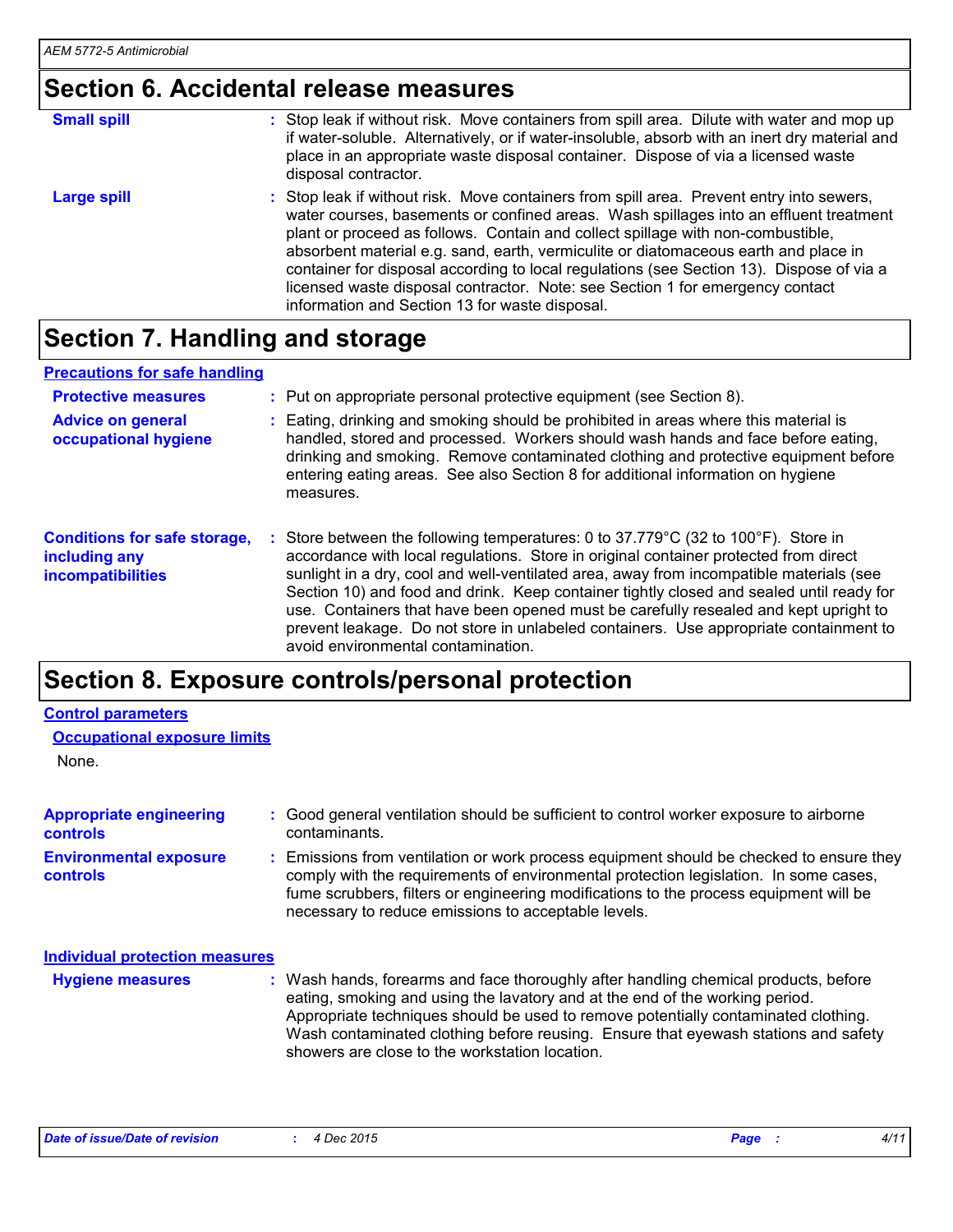### **Section 8. Exposure controls/personal protection**

| <b>Eye/face protection</b>    | : Safety eyewear complying with an approved standard should be used when a risk<br>assessment indicates this is necessary to avoid exposure to liquid splashes, mists,<br>gases or dusts. If contact is possible, the following protection should be worn, unless<br>the assessment indicates a higher degree of protection: safety glasses with side-shields. |
|-------------------------------|----------------------------------------------------------------------------------------------------------------------------------------------------------------------------------------------------------------------------------------------------------------------------------------------------------------------------------------------------------------|
| <b>Skin protection</b>        |                                                                                                                                                                                                                                                                                                                                                                |
| <b>Hand protection</b>        | : Chemical-resistant, impervious gloves complying with an approved standard should be<br>worn at all times when handling chemical products if a risk assessment indicates this is<br>necessary.<br>Recommended: Synthetic or rubber gloves                                                                                                                     |
| <b>Body protection</b>        | : Personal protective equipment for the body should be selected based on the task being<br>performed and the risks involved and should be approved by a specialist before<br>handling this product.                                                                                                                                                            |
| <b>Other skin protection</b>  | : Appropriate footwear and any additional skin protection measures should be selected<br>based on the task being performed and the risks involved and should be approved by a<br>specialist before handling this product.                                                                                                                                      |
| <b>Respiratory protection</b> | : Use a properly fitted, air-purifying or air-fed respirator complying with an approved<br>standard if a risk assessment indicates this is necessary. Respirator selection must be<br>based on known or anticipated exposure levels, the hazards of the product and the safe<br>working limits of the selected respirator.                                     |

### **Section 9. Physical and chemical properties**

| <b>Appearance</b>                                 |                                                                         |
|---------------------------------------------------|-------------------------------------------------------------------------|
| <b>Physical state</b>                             | $:$ Liquid.                                                             |
| <b>Color</b>                                      | : Colorless.                                                            |
| <b>Odor</b>                                       | : None.                                                                 |
| <b>Odor threshold</b>                             | : Not available.                                                        |
| pH                                                | : 3.8                                                                   |
| <b>Melting point</b>                              | : $0^{\circ}$ C (32 $^{\circ}$ F)                                       |
| <b>Boiling point</b>                              | : $100^{\circ}$ C (212 $^{\circ}$ F)                                    |
| <b>Flash point</b>                                | : Not applicable.                                                       |
| <b>Evaporation rate</b>                           | : Not available.                                                        |
| <b>Flammability (solid, gas)</b>                  | : Not applicable.                                                       |
| Lower and upper explosive<br>(flammable) limits   | : Not available.                                                        |
| <b>Vapor pressure</b>                             | : Not available.                                                        |
| <b>Vapor density</b>                              | : Not available.                                                        |
| <b>Relative density</b>                           | : 1                                                                     |
| <b>Solubility</b>                                 | : Easily soluble in the following materials: cold water and hot water.  |
| <b>Solubility in water</b>                        | : Not available.                                                        |
| <b>Partition coefficient: n-</b><br>octanol/water | : Not available.                                                        |
| <b>Auto-ignition temperature</b>                  | : Not available.                                                        |
| <b>Decomposition temperature</b>                  | : Not available.                                                        |
| <b>SADT</b>                                       | $:$ Not available.                                                      |
| <b>Viscosity</b>                                  | : Kinematic (room temperature): $0.1746$ cm <sup>2</sup> /s (17.46 cSt) |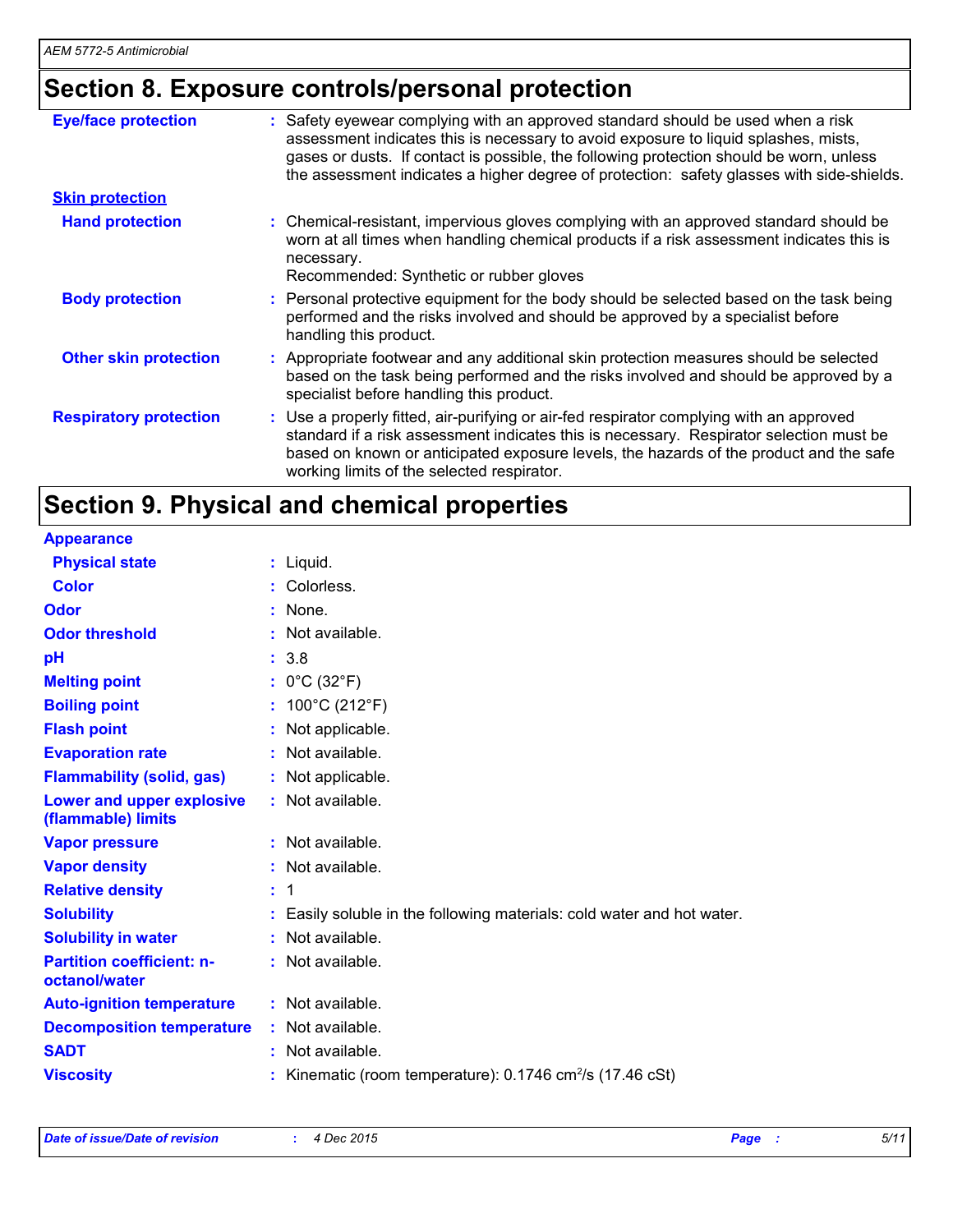### **Section 10. Stability and reactivity**

| <b>Reactivity</b>                            | : No specific test data related to reactivity available for this product or its ingredients.              |
|----------------------------------------------|-----------------------------------------------------------------------------------------------------------|
| <b>Chemical stability</b>                    | : The product is stable.                                                                                  |
| <b>Possibility of hazardous</b><br>reactions | : Under normal conditions of storage and use, hazardous reactions will not occur.                         |
|                                              | Under normal conditions of storage and use, hazardous polymerization will not occur.                      |
| <b>Conditions to avoid</b>                   | : No specific data.                                                                                       |
| <b>Incompatible materials</b>                | : Incompatible materials: anionic surfactants                                                             |
| <b>Hazardous decomposition</b><br>products   | : Under normal conditions of storage and use, hazardous decomposition products should<br>not be produced. |

### **Section 11. Toxicological information**

#### **Information on toxicological effects**

|  | <b>Acute toxicitv</b> |  |
|--|-----------------------|--|
|  |                       |  |

| <b>Product/ingredient name</b> | <b>Result</b>            | <b>Species</b>         | <b>Dose</b>                      | <b>Exposure</b> |
|--------------------------------|--------------------------|------------------------|----------------------------------|-----------------|
| AEM 5772-5 Antimicrobial       | LD50 Dermal<br>LD50 Oral | Rabbit<br>Rat - Female | >5050 mg/kg<br>$\geq 5000$ mg/kg |                 |

| <b>Conclusion/Summary</b> |  | : Not classified as dangerous. |  |
|---------------------------|--|--------------------------------|--|
|---------------------------|--|--------------------------------|--|

#### **Irritation/Corrosion**

Not available.

#### **Sensitization**

| <b>Product/ingredient name</b> | <b>Route of</b><br><b>exposure</b> | <b>Species</b> | Result          |
|--------------------------------|------------------------------------|----------------|-----------------|
| AEM 5772-5 Antimicrobial       | skin                               | Guinea pig     | Not sensitizing |

#### **Conclusion/Summary**

**Skin :** Not sensitizing.

#### **Mutagenicity**

Not available.

#### **Carcinogenicity**

Not available.

#### **Reproductive toxicity**

Not available.

#### **Teratogenicity**

Not available.

### **Specific target organ toxicity (single exposure)**

Not available.

#### **Specific target organ toxicity (repeated exposure)**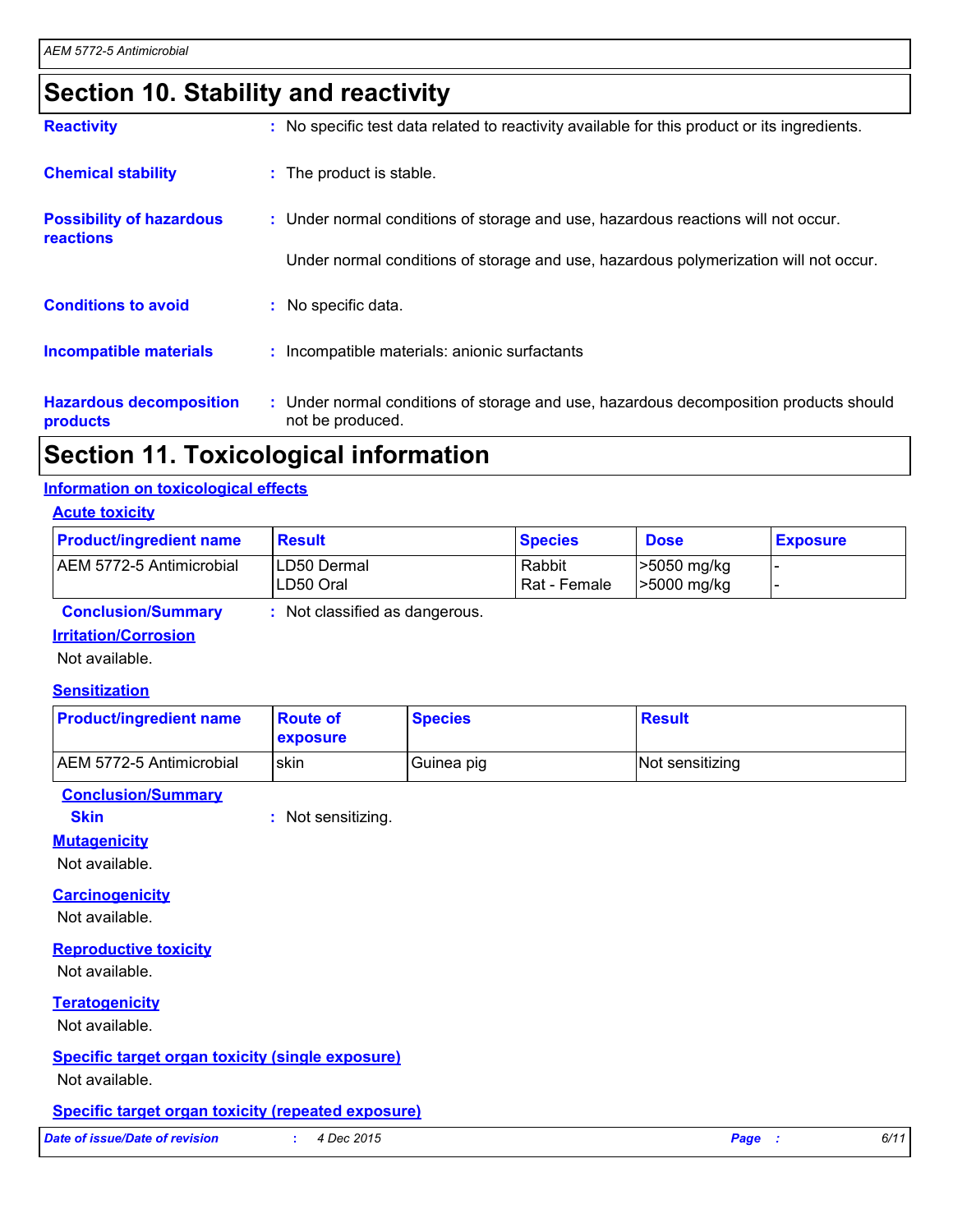### **Section 11. Toxicological information**

#### Not available.

#### **Aspiration hazard**

Not available.

| <b>Information on the likely</b><br>routes of exposure | : Not available.                                                                         |
|--------------------------------------------------------|------------------------------------------------------------------------------------------|
| <b>Potential acute health effects</b>                  |                                                                                          |
| <b>Eye contact</b>                                     | : No known significant effects or critical hazards.                                      |
| <b>Inhalation</b>                                      | : No known significant effects or critical hazards.                                      |
| <b>Skin contact</b>                                    | : No known significant effects or critical hazards.                                      |
| <b>Ingestion</b>                                       | : No known significant effects or critical hazards.                                      |
|                                                        | Symptoms related to the physical, chemical and toxicological characteristics             |
| <b>Eye contact</b>                                     | : No specific data.                                                                      |
| <b>Inhalation</b>                                      | : No specific data.                                                                      |
| <b>Skin contact</b>                                    | : No specific data.                                                                      |
| <b>Ingestion</b>                                       | : No specific data.                                                                      |
|                                                        | Delayed and immediate effects and also chronic effects from short and long term exposure |
| <b>Short term exposure</b>                             |                                                                                          |
| <b>Potential immediate</b><br>effects                  | : Not available.                                                                         |
| <b>Potential delayed effects</b>                       | : Not available.                                                                         |
| <b>Long term exposure</b>                              |                                                                                          |
| <b>Potential immediate</b><br>effects                  | : Not available.                                                                         |
| <b>Potential delayed effects</b>                       | : Not available.                                                                         |
| <b>Potential chronic health effects</b>                |                                                                                          |
| Not available.                                         |                                                                                          |
| <b>General</b>                                         | : No known significant effects or critical hazards.                                      |
| <b>Carcinogenicity</b>                                 | : No known significant effects or critical hazards.                                      |
| <b>Mutagenicity</b>                                    | No known significant effects or critical hazards.                                        |
| <b>Teratogenicity</b>                                  | : No known significant effects or critical hazards.                                      |
| <b>Developmental effects</b>                           | : No known significant effects or critical hazards.                                      |
| <b>Fertility effects</b>                               | : No known significant effects or critical hazards.                                      |

#### **Numerical measures of toxicity**

**Acute toxicity estimates**

Not available.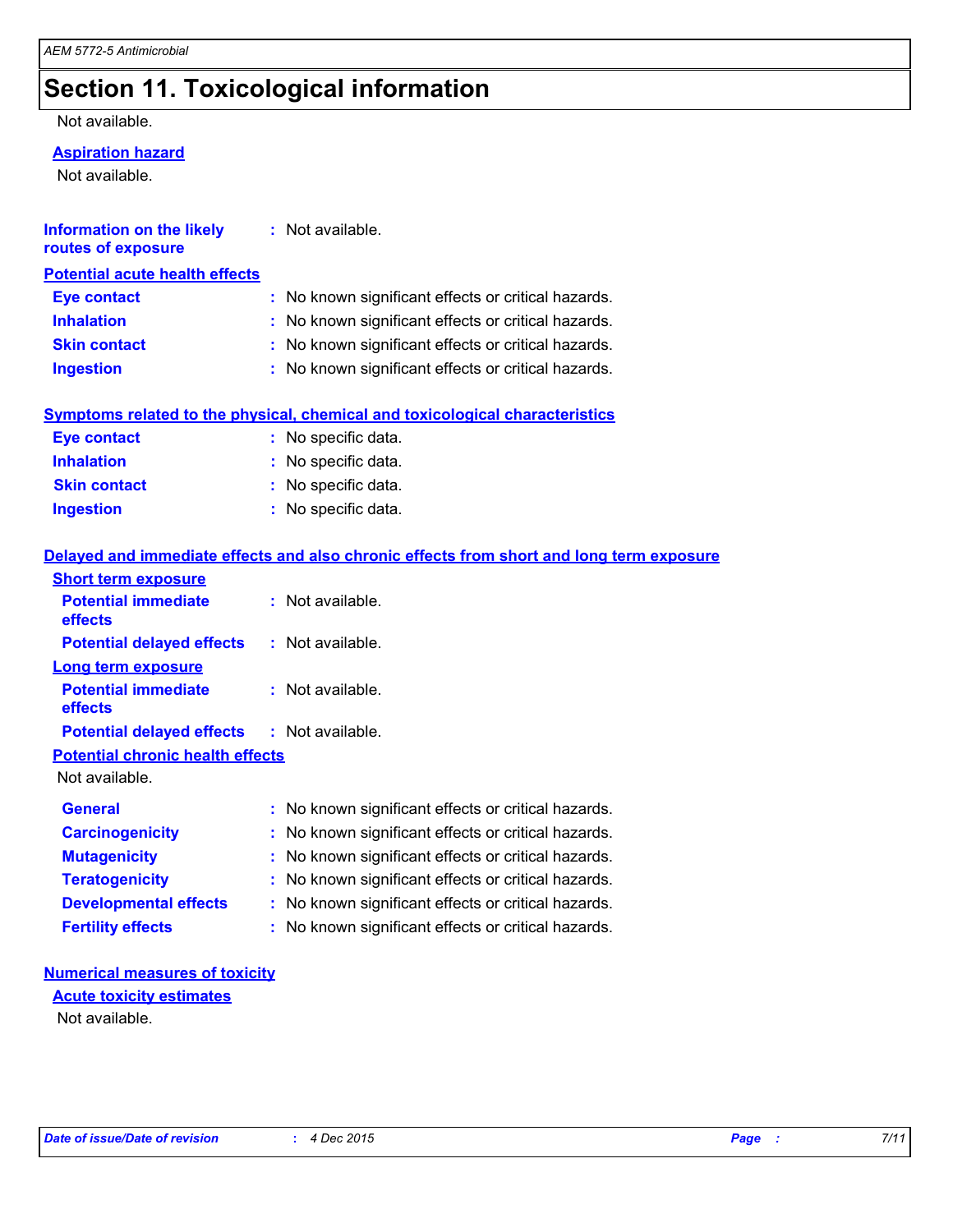### **Section 12. Ecological information**

#### **Toxicity**

Not available.

**Conclusion/Summary :** The active ingredient is toxic to the aquatic life.

#### **Persistence and degradability**

Not available.

#### **Bioaccumulative potential**

Not available.

#### **Mobility in soil**

**Soil/water partition coefficient (KOC)**

**:** Not available.

**Other adverse effects** : No known significant effects or critical hazards.

### **Section 13. Disposal considerations**

| <b>Disposal methods</b> | : The generation of waste should be avoided or minimized wherever possible. Disposal         |
|-------------------------|----------------------------------------------------------------------------------------------|
|                         | of this product, solutions and any by-products should at all times comply with the           |
|                         | requirements of environmental protection and waste disposal legislation and any              |
|                         | regional local authority requirements. Dispose of surplus and non-recyclable products        |
|                         | via a licensed waste disposal contractor. Waste should not be disposed of untreated to       |
|                         | the sewer unless fully compliant with the requirements of all authorities with jurisdiction. |
|                         | Waste packaging should be recycled. Incineration or landfill should only be considered       |
|                         | when recycling is not feasible. This material and its container must be disposed of in a     |
|                         | safe way. Empty containers or liners may retain some product residues. Avoid                 |
|                         | dispersal of spilled material and runoff and contact with soil, waterways, drains and        |
|                         | sewers.                                                                                      |

### **Section 14. Transport information**

|                                      | <b>DOT Classification</b> | <b>IMDG</b>              | <b>IATA</b>              |
|--------------------------------------|---------------------------|--------------------------|--------------------------|
| <b>UN number</b>                     | Not regulated.            | Not regulated.           | Not regulated.           |
| <b>UN proper</b><br>shipping name    | $\blacksquare$            | $\overline{\phantom{0}}$ |                          |
| <b>Transport</b><br>hazard class(es) | $\overline{\phantom{a}}$  | $\overline{\phantom{0}}$ |                          |
| <b>Packing group</b>                 | $\sim$                    | $\overline{\phantom{a}}$ | $\overline{\phantom{0}}$ |
| <b>Environmental</b><br>hazards      | No.                       | No.                      | No.                      |
| <b>Additional</b><br>information     | $\overline{\phantom{0}}$  |                          |                          |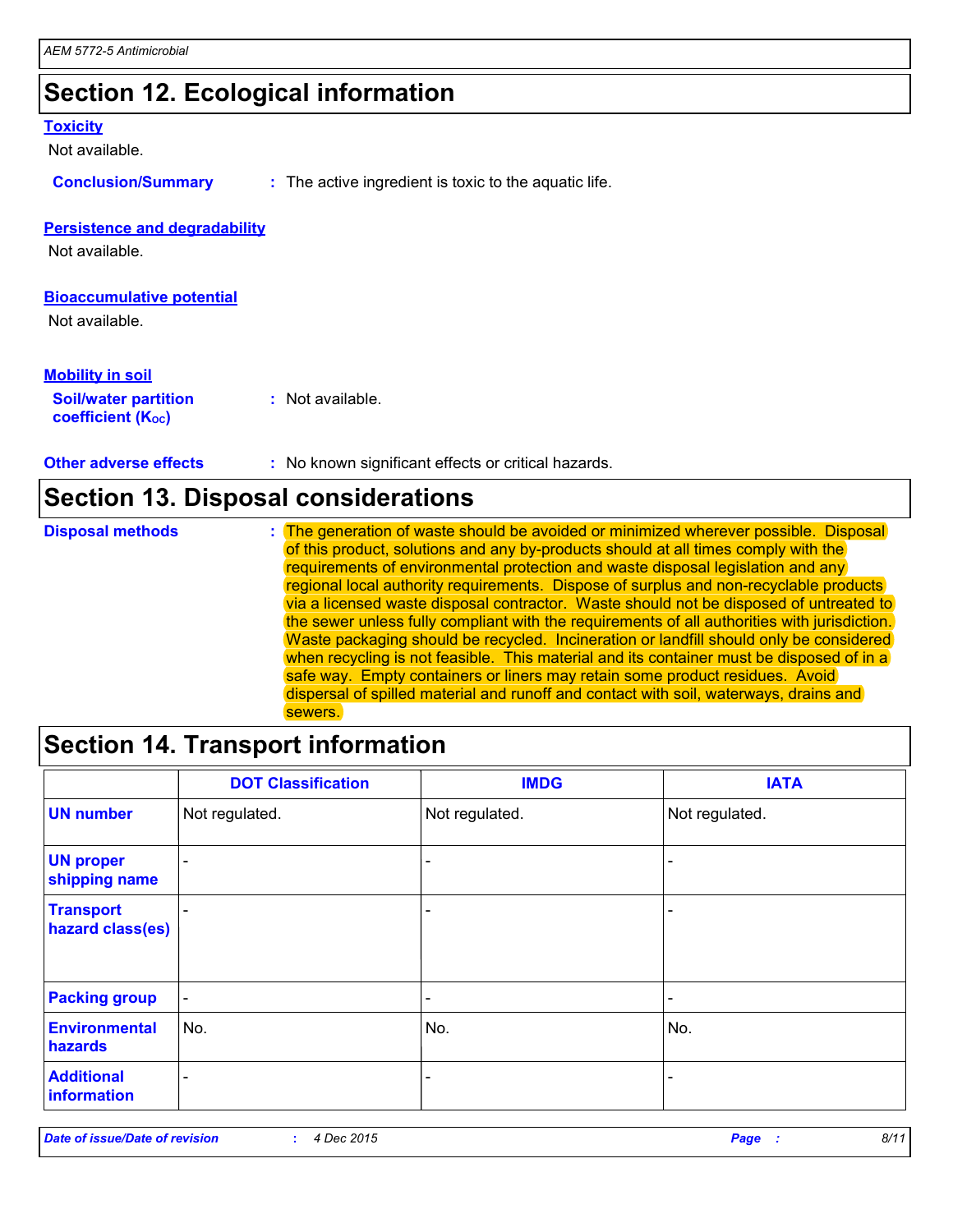### **Section 14. Transport information**

**Special precautions for user Transport within user's premises:** always transport in closed containers that are **:** upright and secure. Ensure that persons transporting the product know what to do in the event of an accident or spillage.

| <b>Transport in bulk according</b> | : Not available. |
|------------------------------------|------------------|
| to Annex II of MARPOL              |                  |
| 73/78 and the IBC Code             |                  |

### **Section 15. Regulatory information**

| <b>U.S. Federal regulations</b>                                                   |                   |         |                       |                                         |                 | : United States inventory (TSCA 8b): All components are listed or exempted. |                                                 |
|-----------------------------------------------------------------------------------|-------------------|---------|-----------------------|-----------------------------------------|-----------------|-----------------------------------------------------------------------------|-------------------------------------------------|
| <b>Clean Air Act Section 112</b><br>(b) Hazardous Air<br><b>Pollutants (HAPs)</b> | : Not listed      |         |                       |                                         |                 |                                                                             |                                                 |
| <b>Clean Air Act Section 602</b><br><b>Class I Substances</b>                     | : Not listed      |         |                       |                                         |                 |                                                                             |                                                 |
| <b>Clean Air Act Section 602</b><br><b>Class II Substances</b>                    | : Not listed      |         |                       |                                         |                 |                                                                             |                                                 |
| <b>DEA List I Chemicals</b><br>(Precursor Chemicals)                              | : Not listed      |         |                       |                                         |                 |                                                                             |                                                 |
| <b>DEA List II Chemicals</b><br><b>(Essential Chemicals)</b>                      | : Not listed      |         |                       |                                         |                 |                                                                             |                                                 |
| <b>SARA 302/304</b>                                                               |                   |         |                       |                                         |                 |                                                                             |                                                 |
| <b>Composition/information on ingredients</b>                                     |                   |         |                       |                                         |                 |                                                                             |                                                 |
| No products were found.                                                           |                   |         |                       |                                         |                 |                                                                             |                                                 |
| <b>SARA 304 RQ</b>                                                                | : Not applicable. |         |                       |                                         |                 |                                                                             |                                                 |
| <b>SARA 311/312</b>                                                               |                   |         |                       |                                         |                 |                                                                             |                                                 |
| <b>Classification</b>                                                             | : Not applicable. |         |                       |                                         |                 |                                                                             |                                                 |
| <b>Composition/information on ingredients</b>                                     |                   |         |                       |                                         |                 |                                                                             |                                                 |
| <b>Name</b>                                                                       |                   | %       | <b>Fire</b><br>hazard | <b>Sudden</b><br>release of<br>pressure | <b>Reactive</b> | <b>Immediate</b><br>(acute)<br>health<br>hazard                             | <b>Delayed</b><br>(chronic)<br>health<br>hazard |
| 1-Octadecanaminium, N,N-dimethyl-N-<br>[3-(trihydroxysilyl)propyl]- chloride      |                   | $1 - 5$ | No.                   | No.                                     | No.             | Yes.                                                                        | No.                                             |

|--|

- **Massachusetts**
- 
- None of the components are listed. **:**
- **New York :** None of the components are listed.
- 
- **New Jersey :** None of the components are listed.
- 
- **Pennsylvania :** None of the components are listed.
- **California Prop. 65**

None of the components are listed.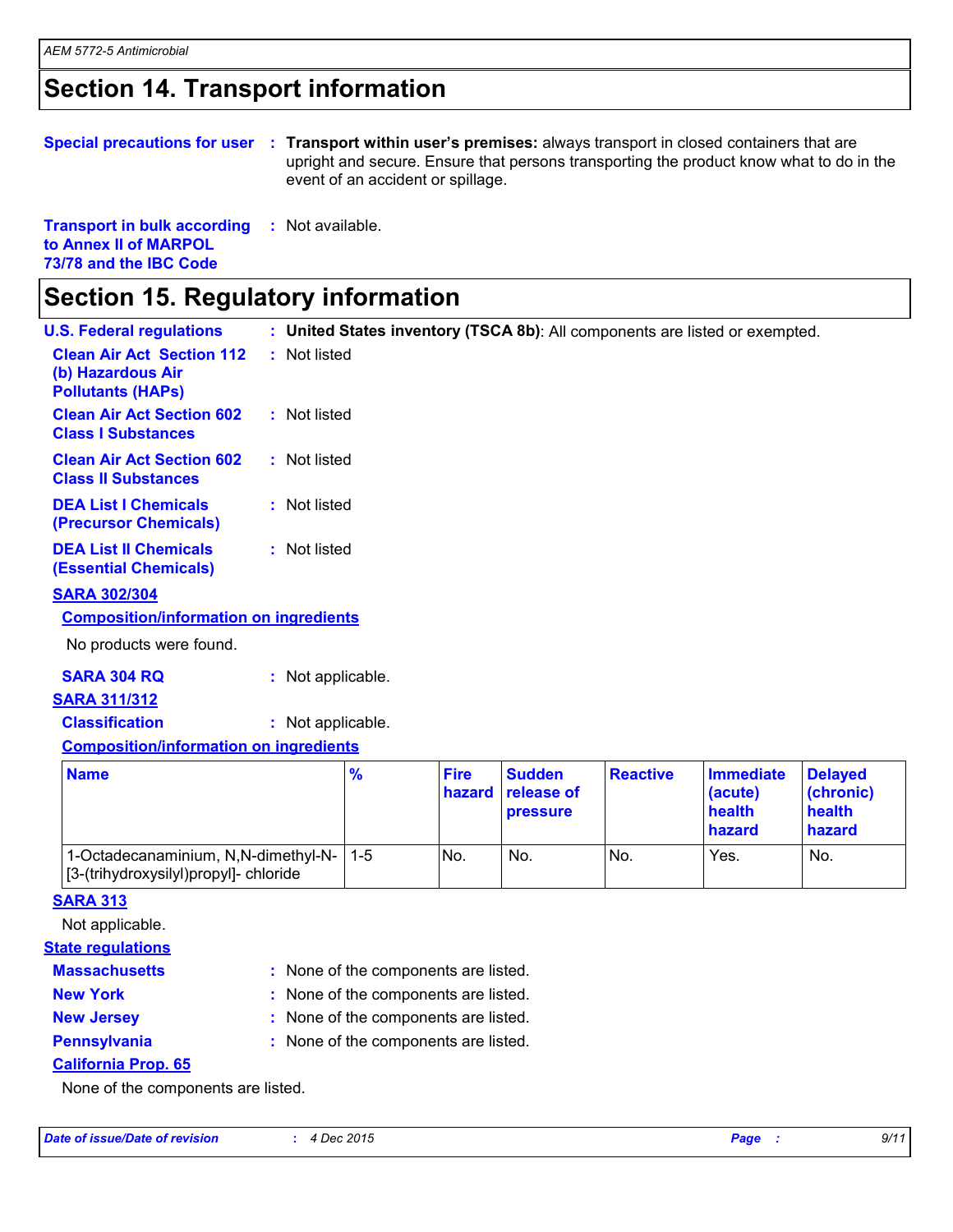### **Section 15. Regulatory information**

| Ingredient name | <b>Cancer</b> | Reproductive | No significant risk<br>level | <b>Maximum</b><br>acceptable dosage<br><b>level</b> |
|-----------------|---------------|--------------|------------------------------|-----------------------------------------------------|
| I methanol      | No.           | Yes.         | No.                          | No.                                                 |

### **Section 16. Other information**

**Hazardous Material Information System (U.S.A.)**



**Caution: HMIS® ratings are based on a 0-4 rating scale, with 0 representing minimal hazards or risks, and 4 representing significant hazards or risks Although HMIS® ratings are not required on SDSs under 29 CFR 1910. 1200, the preparer may choose to provide them. HMIS® ratings are to be used with a fully implemented HMIS® program. HMIS® is a registered mark of the American Coatings Association.**

**The customer is responsible for determining the PPE code for this material.**

#### **National Fire Protection Association (U.S.A.)**



**Reprinted with permission from NFPA 704-2001, Identification of the Hazards of Materials for Emergency Response Copyright ©1997, National Fire Protection Association, Quincy, MA 02269. This reprinted material is not the complete and official position of the National Fire Protection Association, on the referenced subject which is represented only by the standard in its entirety.**

**Copyright ©2001, National Fire Protection Association, Quincy, MA 02269. This warning system is intended to be interpreted and applied only by properly trained individuals to identify fire, health and reactivity hazards of chemicals. The user is referred to certain limited number of chemicals with recommended classifications in NFPA 49 and NFPA 325, which would be used as a guideline only. Whether the chemicals are classified by NFPA or not, anyone using the 704 systems to classify chemicals does so at their own risk.**

| <b>History</b>                    |                                                                                                                                                                                                                                                                                                                                                                                                                                                                                                                                                       |               |  |
|-----------------------------------|-------------------------------------------------------------------------------------------------------------------------------------------------------------------------------------------------------------------------------------------------------------------------------------------------------------------------------------------------------------------------------------------------------------------------------------------------------------------------------------------------------------------------------------------------------|---------------|--|
| Date of issue/Date of<br>revision | $: 4$ Dec 2015                                                                                                                                                                                                                                                                                                                                                                                                                                                                                                                                        |               |  |
| <b>Key to abbreviations</b>       | $\therefore$ ATE = Acute Toxicity Estimate<br><b>BCF</b> = Bioconcentration Factor<br>GHS = Globally Harmonized System of Classification and Labelling of Chemicals<br>IATA = International Air Transport Association<br>IBC = Intermediate Bulk Container<br><b>IMDG = International Maritime Dangerous Goods</b><br>LogPow = logarithm of the octanol/water partition coefficient<br>MARPOL 73/78 = International Convention for the Prevention of Pollution From Ships,<br>1973 as modified by the Protocol of 1978. ("Marpol" = marine pollution) |               |  |
| Date of issue/Date of revision    | $: 4$ Dec 2015                                                                                                                                                                                                                                                                                                                                                                                                                                                                                                                                        | 10/11<br>Page |  |